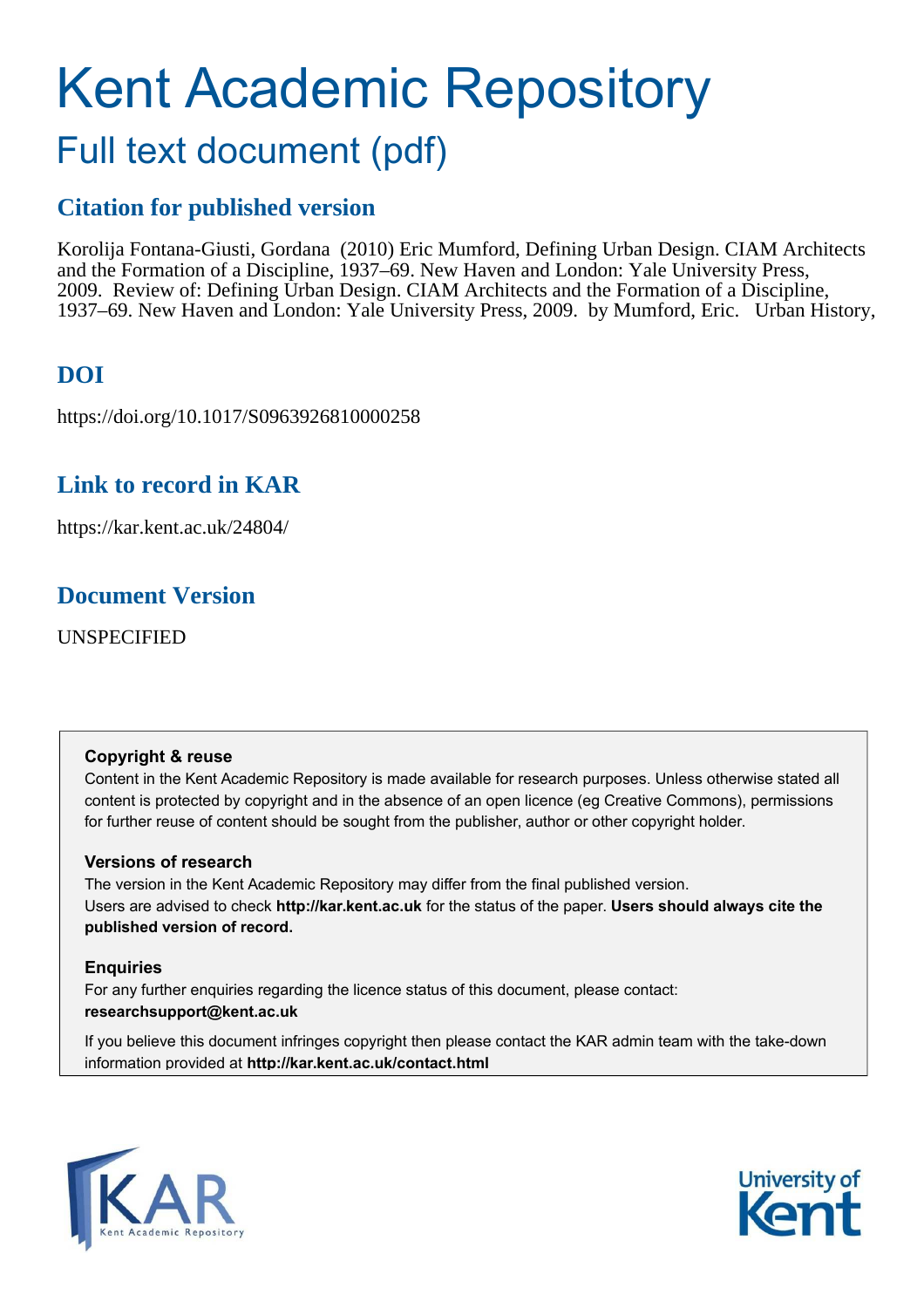to build a rapid transit link to Marin County. In 1971 the district added bus and ferry services subsidized by bridge tolls. By 1979, however, bus and ferry service increased both capital and operating costs and pushed the district into the red. Dyble argues that the district was defensive and 'stubbornly resistant' to reform. It also has a 'legacy of disregard to safety and maintenance'. She speaks of a bridge district 'culture' devoted to defending the interests of the district rather than representing the interests of the public. She concludes that special districts 'undermine democracy' because they avoid public scrutiny and accountability. However, the extent that the GGBHD, as a special district, was more corrupt or self-interested than any other form of government is not clear. The GGBHD was not alone in defending its autonomy. Dyble shows that local political entities, who desired to defend home rule, helped the GGBHD defeat the regional transit district. The GGBHD also found allies in local officials and other special districts that favoured local control and decentralized authority over regional government. Because Dyble covers the history of the bridge district and analyses the nature of special districts more generally, political scientists and urban historians will find the book of interest. This is a fine history of the bridge district and as such it represents one example of how a special district operates. However, it is not clear how unique the GGBHD was and what its history says about special districts more generally.

#### **Joseph A. Rodriguez**

University of Wisconsin–Milwaukee

**Eric Mumford**, *Defining Urban Design. CIAM Architects and the Formation of a Discipline, 1937–69*. New Haven and London: Yale University Press, 2009. 272pp. 86 b/w illustrations, 14 colour images. Bibliography. £35.00. doi:10.1017/S0963926810000258

Eric Mumford's book examines the way in which a number of members of the International Congress of Modern Architecture (CIAM), such as Walter Gropius, Siegfried Giedion, Josep Lluís Sert, Louis Kahn, George Holmes Perkins, William Wurster and others, have been involved in the articulation of urban design issues and subsequent formulation of the discipline of urban design. Mumford stakes his claim further by stating that this Harvard-centred Urban Design group was the originator of the discipline during the crucial period after World War II from the 1940s to the 1960s.

Architectural history and theory have included the field of discourse and practice in university departments and on building projects in the United States and around the world. However, according to Eric Mumford, the fact that this knowledge has its roots within the urbanism of CIAM is less well understood – a fact that the author aims to rectify. This is a worthy project as the exact origins of urban design have been blurred and simplified. Eric Mumford challenges another reductionist claim – the assumption that modern urbanism could be relegated to the removal of historical urban quarters in favour of dysfunctional housing blocks. Through the presentation of series of documented events of the time, the author demonstrates that CIAM goals were in reality deeply concerned with the quality of life in cities. Eric Mumford explains that members' activities were instrumental in forming the discourse of urban design that includes care for the neighbourhoods and the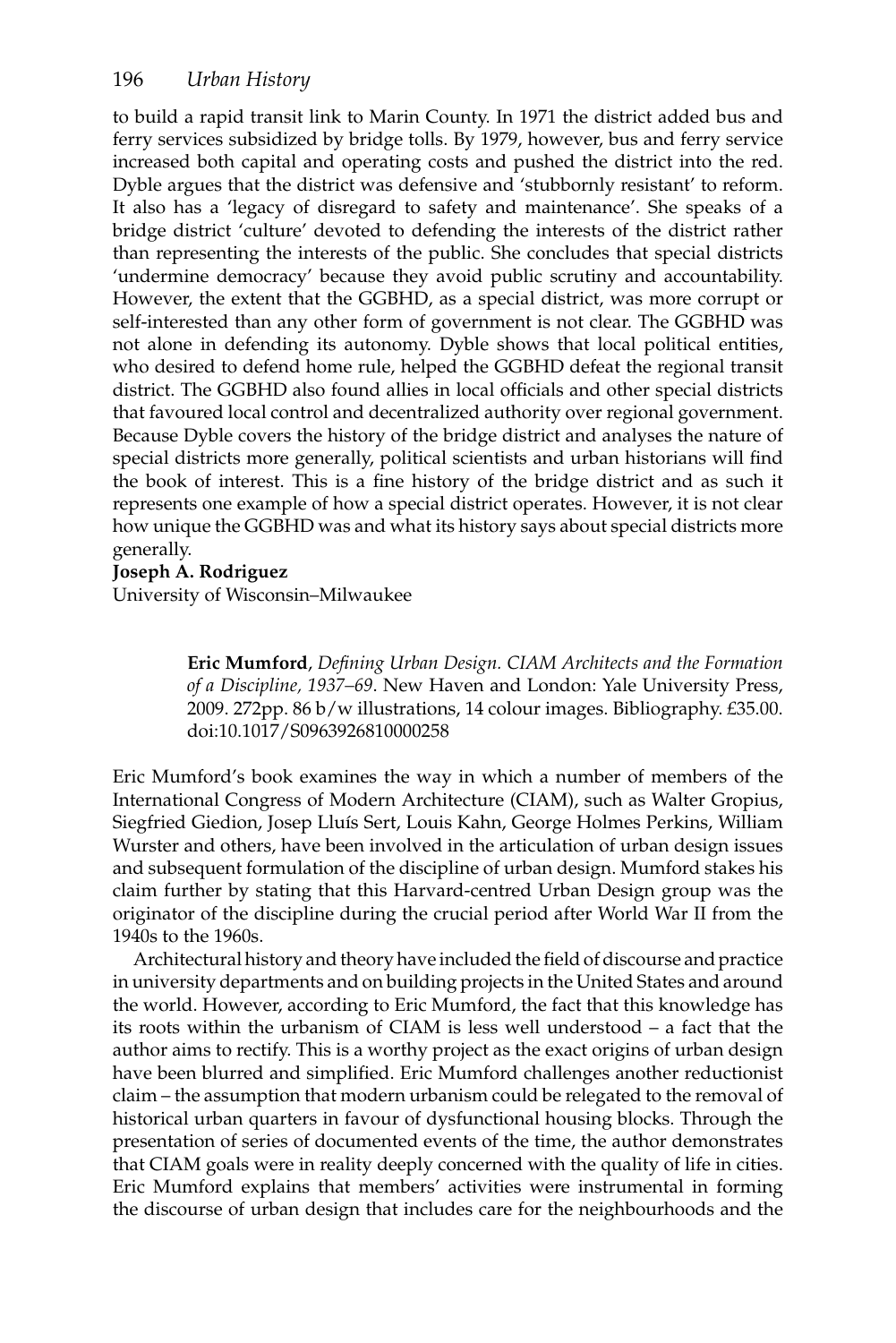city. He demonstrates this point by scrupulously referring to a range of historical documents. Moreover, Mumford makes a case that it was the erasure and rejection of these ambitions by politicians, developers and bureaucrats that had led to the regrettable results of failed architecture, unsuccessful urban schemes and pitiful urban sprawls. He aims to put the record straight by presenting the full scope of Modernist urban design as debated, designed and argued.

How does the author attend to this task? *Defining Urban Design* is a wellresearched book, particularly within the American architectural context, that will be of great assistance to many graduate students. However, the flavour of this volume brings the realization that urban design has been a somewhat grey discipline dominated by solemn-looking men. Despite the exhaustiveness of references and the careful divisions into periods, the missing ingredients are the overall 'colours' of thinking processes and the radical depth of urban design debates. They are present, but flattened, when we expect them to be threedimensional. For example, the depth of the affiliation between the ideas of urban design on one hand, and the philosophy of life and its attitudes towards modern existence on the other, does not entirely come through. Eric Mumford addresses the point about social consciousness in the case of Josep Lluís Sert by stating that the Catalan émigré's realized projects do not convey the extent of the social ideals that were central to his vision. The author argues that Sert's main urban design elements, such as compact housing, pedestrian units of neighbourhood organization, greenway systems and enclosed civic plazas, never appear all together in any of his schemes, owing to external factors. This point is rightly argued, but Mumford could have gone further in arguing about this aspect of social consciousness.

During the period after World War II and culminating in the early 1960s, existentialist ideas and positions became implicitly dominant in many countries as ways of reasserting the importance of human individuality and freedom. Philosophers such as Sartre, de Beauvoir, Unamuno and Camus were the exponents of a sentiment that existed in a diffused form amongst the many who had experienced the perils of war and authoritarian regimes. Architects were no exceptions – urban design ideas were suspended between the growing assertion of the individual and the wider concerns for the society. This might have been more strongly expressed in Europe, but it was felt in the USA, too. In this context, I recall the seminar series on late CIAM held at the AA Graduate School in the 1980s– 1990s chaired by Roy Landau, the founder of the AA postgraduate education, who was not a stranger to the US context as he taught regularly at MIT, at the Rhode Island School of Design and at the University of Pennsylvania (from the 1960s to the 1990s). Landau's CIAM seminar guests included personalities such as Peter and Alison Smithson and Cadbury Brown. The most astounding memory from these sessions was the insight into how deeply held were the beliefs of the protagonists of urban debates in the 1950s and 1960s. The individual positions were vigorously defended as the veterans of Modernism instantly joined in deliberations about Modernism. Architects Christopher Dean, Cedric Price and the structural engineer Frank Newby were present, adding their voices and the missing details with precision and zest. A similar culture existed in the urban debates in Brazil when the new capital had been built. Typically, politics was debated in relation to philosophy, architecture and the aesthetics. These discussions involving Lucio Costa were not unlike the ones held around Mart Stam's radical plans for the